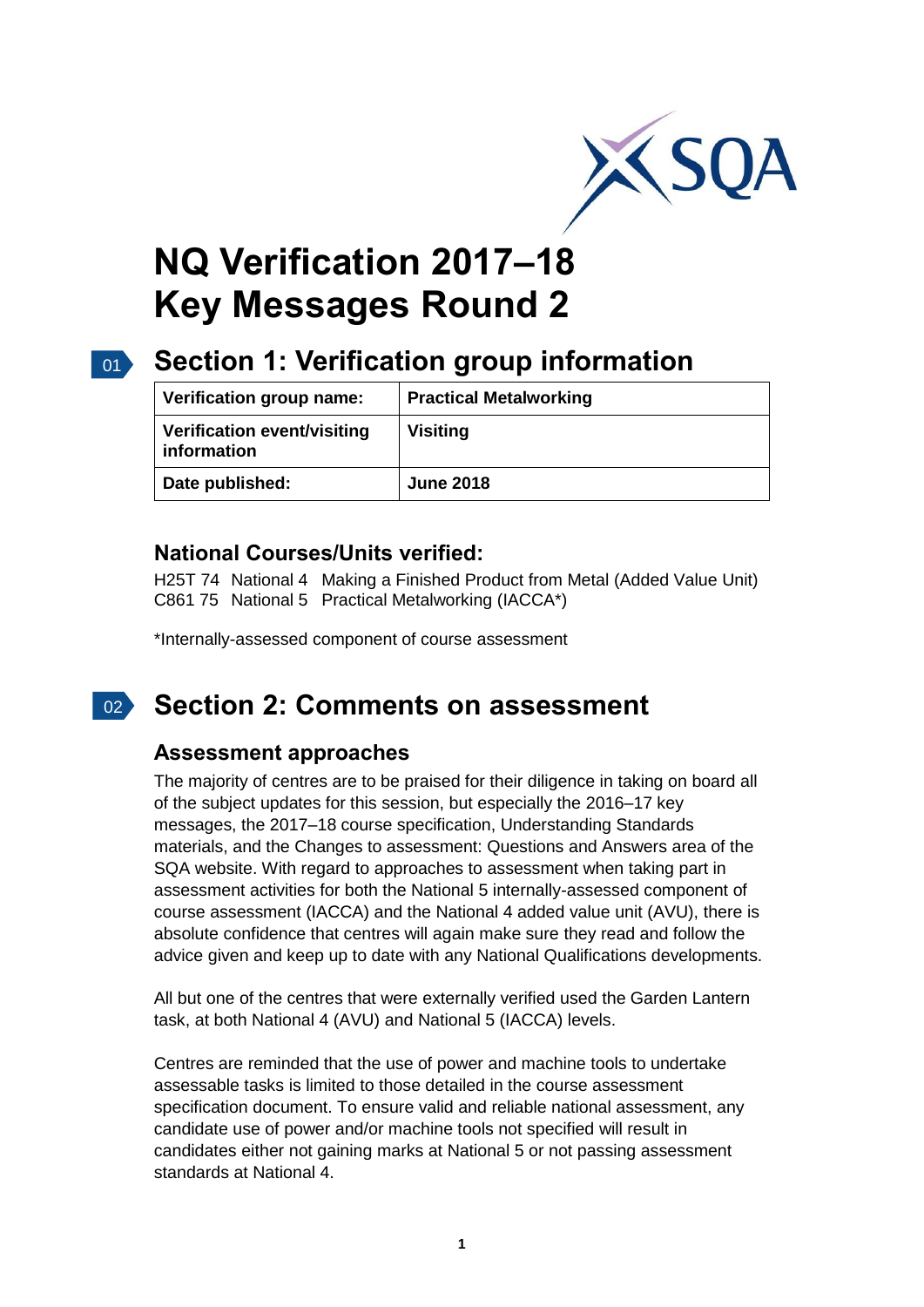#### **H25T 74 Making a Finished Product from Metal AVU**

The National 4 Garden Lantern AVU documentation used by externally verified centres was not modified in any way. At National 4, centres have the option of developing their own added value unit assessments. Please note that this is not a requirement and centres can continue to use the SQA-produced added value unit assessments. Most SQA-produced added value unit assessments already allow considerable flexibility in the choice of a context for the assessment, while some provide a context that you can change. If you choose to develop your own added value unit assessment, we strongly advise submitting it to SQA for prior verification before using it with candidates. Further information on this can be found on our [Using SQA unit assessments web page.](https://www.sqa.org.uk/sqa/64735.html)

Across assessment standards 1.1 to 1.7 at National 4 level, assessors' records of observation, activities documented in the record of progress, and the candidates' completed products, all showed good use of skills appropriate to this level. The finish of the products was also of an acceptable standard and free of major blemishes.

Centres are reminded that throughout the practical activity, candidates are required to keep a record of progress. This could be an informal log or diary and could be handwritten or kept electronically.

#### **C861 75 Practical Metalworking IACCA**

All externally verified centres used the log book and Practical Activity assessment task from the SQA secure site.

The log book was completed well by the majority of candidates and it was obvious that centres had prepared them well for this. The majority of centres had applied the marking instructions correctly for candidates' work on the log book and most centres reported they had referred to the [specimen log book](https://www.sqa.org.uk/files_ccc/SpecimenLogBookPractical%20MetalworkingN5CAT.pdf) available from the SQA website. Centres either chose to complete the log book through manual or electronic means — both are acceptable.

A minority of centres had issued candidates with different material thicknesses to those specified in the assessment task. While most of these centres had correctly updated the drawings to suit these changes, a minority of centres did not. Centres are reminded that they must try to obtain the material thicknesses as specified in the assessment task. Only in circumstances where specified material cannot be sourced, can centres adapt working drawings and issue a different thickness of material. Centres do not need to inform SQA if a change in material thickness is necessary.

Centres must not alter lengths or widths of material.

Centres must not alter or adapt the drawings in any way apart from the exceptional circumstances identified above. This includes moving the content of the practical activity into a different format.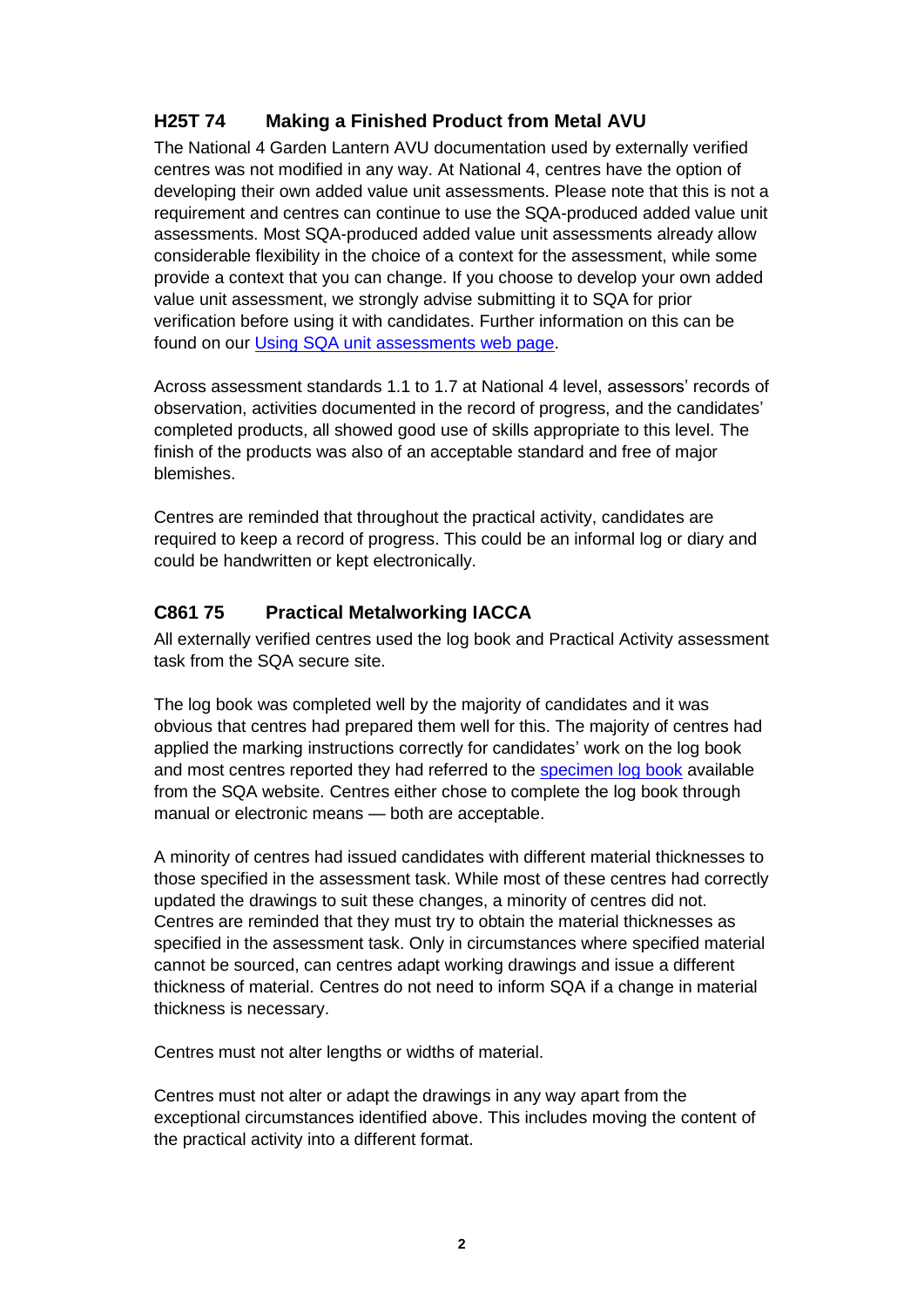A number of centres had not correctly approached the assessment with regard to functional sizes. Centres are reminded that functional sizes must be consistent for all candidates within the group and candidates must be made aware of them prior to starting the assessment task.

The majority of centres had correctly set the level of their candidates at National 5. However, it was evident in some centres that they should have considered setting some of their candidates at a lower level, due to the quality and accuracy of the work produced by those candidates.

Our cohort of verifiers reported excellent use of the practical activity assessment record for each candidate. This is to be commended as it ensured a reliable external verification process across all sampled centres, and provided excellent evidence for making assessment judgments.

### **Assessment judgements**

The majority of centres are making fair and accurate assessment judgements at both National 4 and National 5 levels. The majority of centres have confidence in judging the evidence and correctly applying the marking instructions to the correct areas of the candidate evidence. Our cohort of verifiers reported that centres were more confident in applying the 2017–18 National 5 marking instructions devised for this academic session, as they were more specific than the previous marking instructions.

The majority of centres are making valid and reliable assessment judgements, which is absolutely essential to the credibility of the subject. Furthermore, it ensures candidates are awarded the grades their work merits.

#### **C861 75 Practical Metalworking IACCA**

Centres are reminded that candidates must not be awarded full marks in any section where evidence from that section is incomplete. For example, if the tray is missing then the candidate cannot achieve full marks in either the Bench Work or Fabrication sections of the marking instructions. Furthermore, candidates cannot achieve full marks in the independence of work area within these sections.

It is recommended that assessors put as much detail as possible in their marking commentaries within the practical activity assessment record, as this will support both the internal and external verification processes. In situations where there is incomplete work, this is particularly important.

In a number of centres, the tray was not joined by spot welding or riveting. The working drawing within the assessment task states that the tray must be spot welded or riveted; this is part of the candidate assessment process.

Centres are reminded that the depth of holes and threads must be taken into account when applying the marking instructions. This is part of the Machining section of the marking instructions.